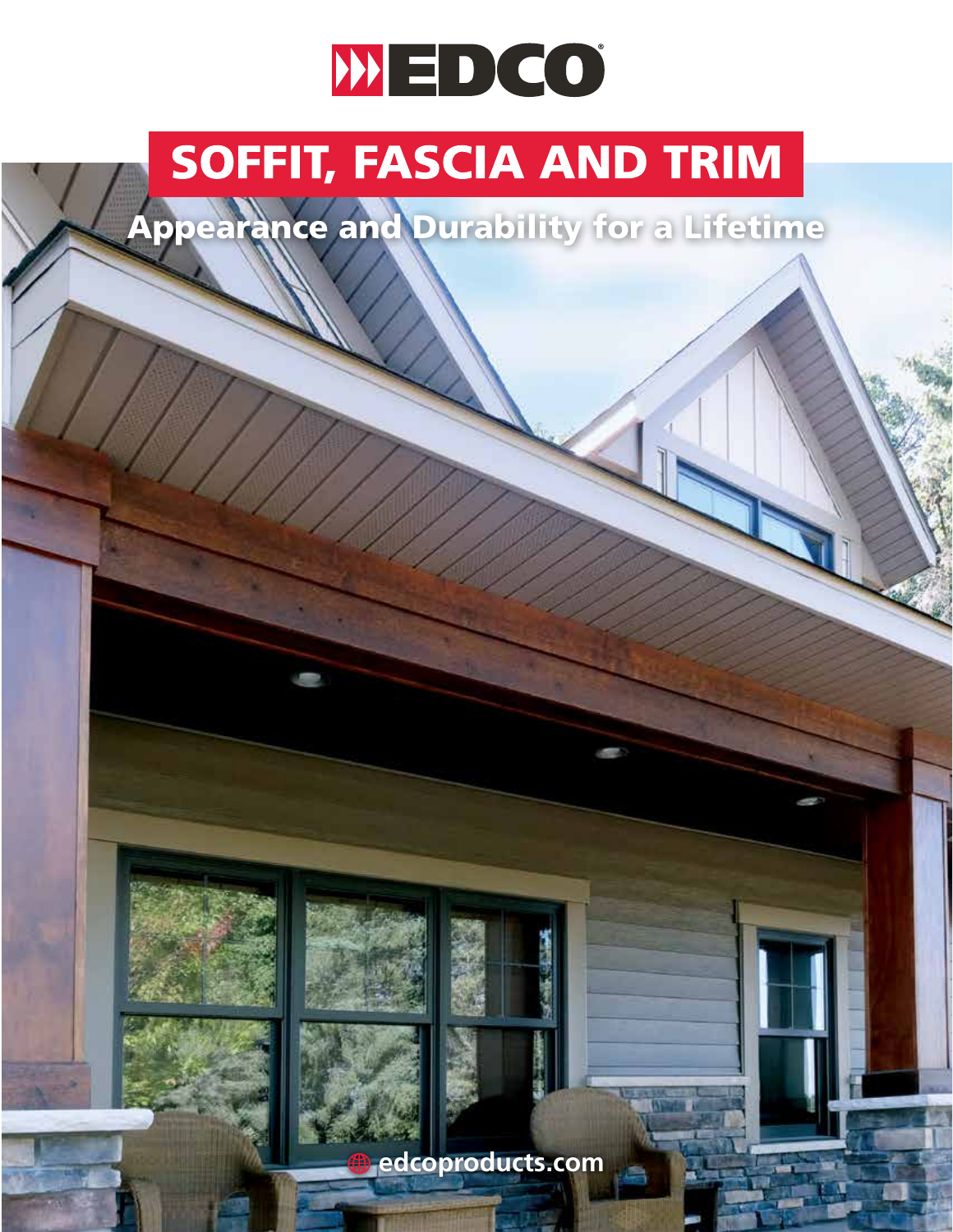## **EDCO Soffit, Fascia & Trim**









Soffit, Fascia & Trim in Glacier White

**S6" Lap Siding in Prism Sapphire**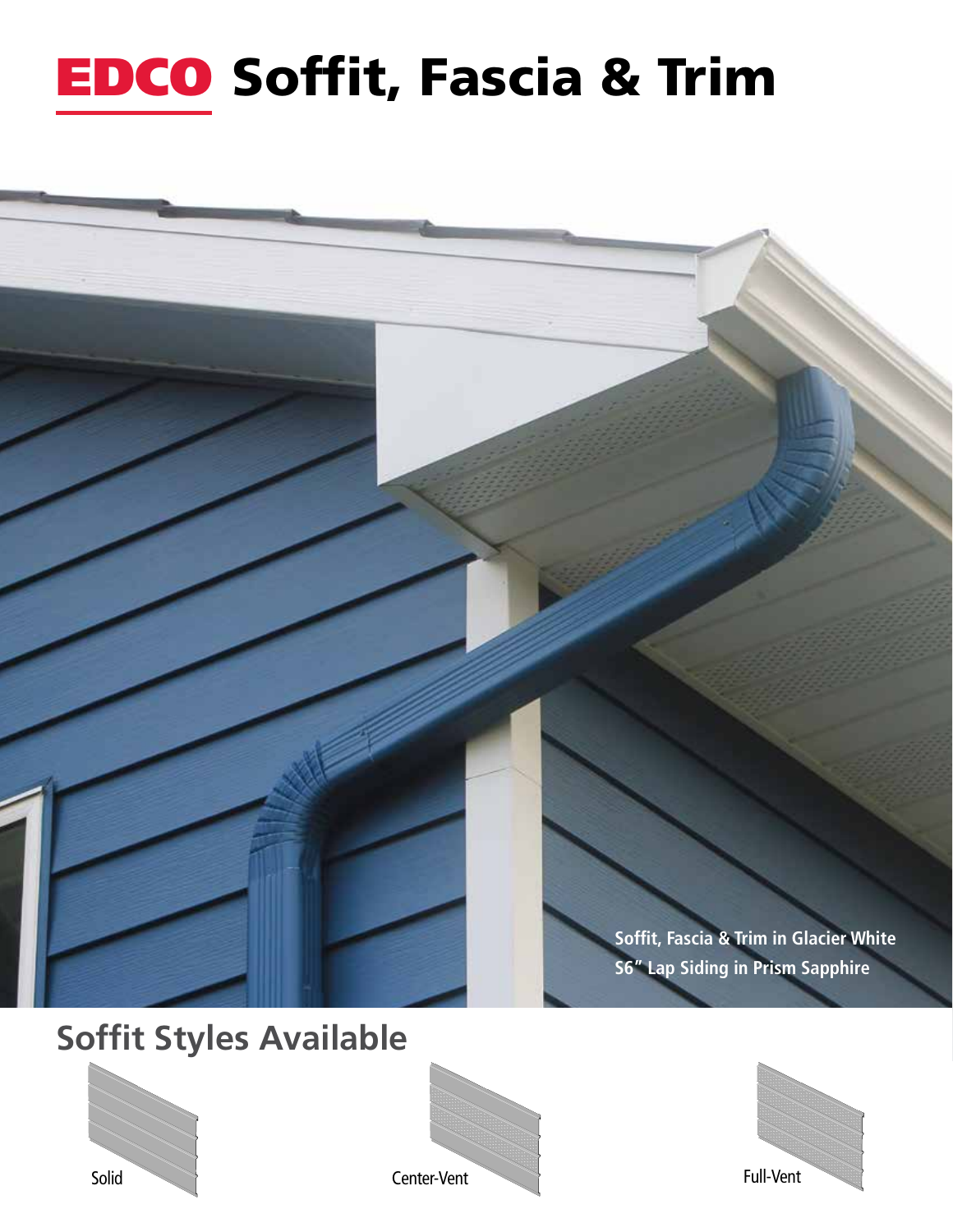#### Manufactured with Style and **Energy Efficiency in Mind**

Our steel and aluminum soffit, fascia and trim systems are designed to not only enhance the look of your home or business but to provide proper ventilation to your attic, which helps control energy costs during the hot summer months and reduces ice build-up during cold winter months.

Our products are 100% recyclable and are backed by the industry's best warranty. Our proprietary paint finish will not crack, chip or peel over time **—** we guarantee it.



**NOTE:** All colors shown are as accurate as possible. Please refer to actual color chip samples before making your final selection.